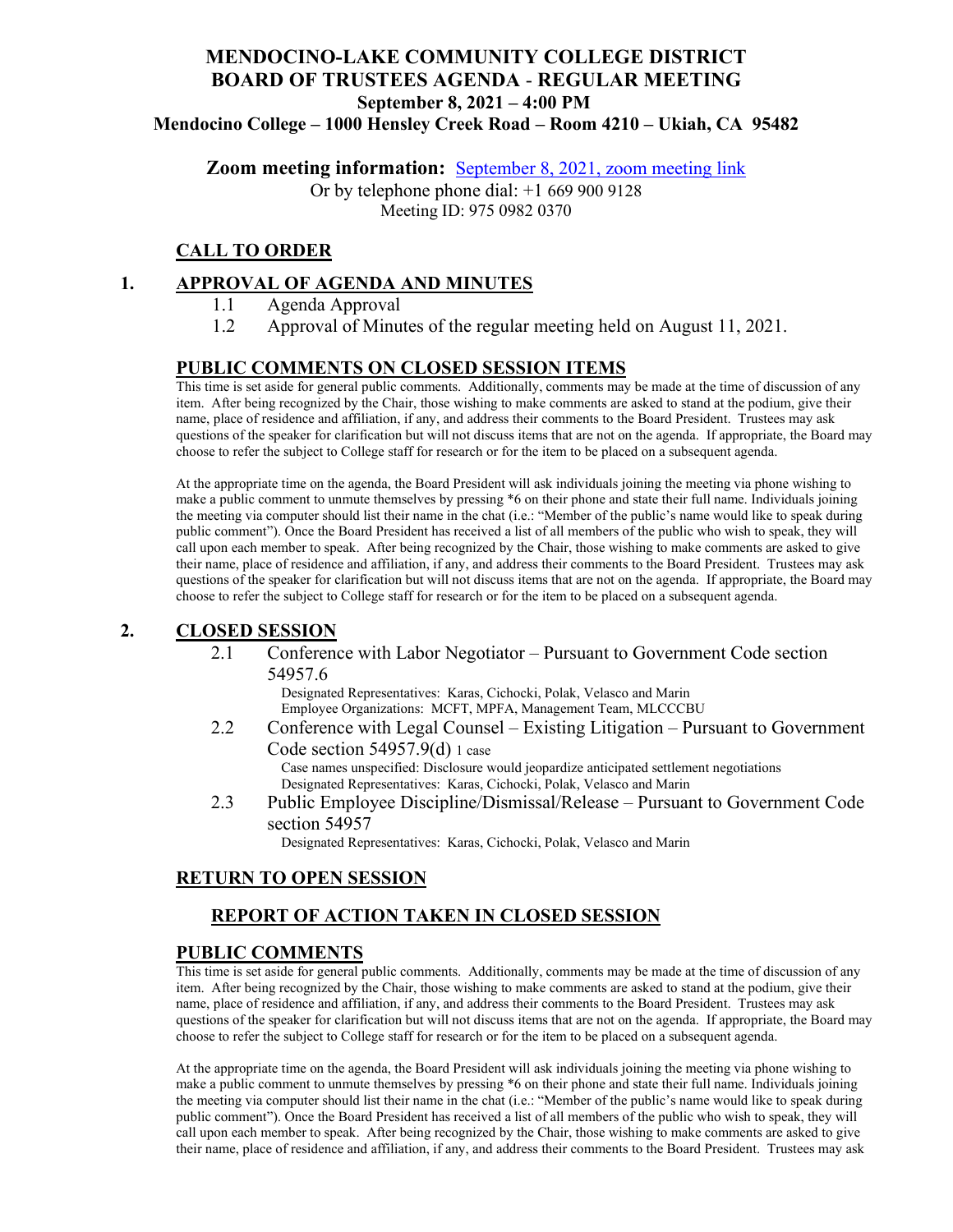questions of the speaker for clarification but will not discuss items that are not on the agenda. If appropriate, the Board may choose to refer the subject to College staff for research or for the item to be placed on a subsequent agenda.

### **3. PRESIDENT AND ADMINISTRATION REPORT**

3.1 A report from Superintendent/President Karas is presented as information

## **CONSENT AGENDA**

### **4. Personnel**

- 4.1 Consideration to approve Personnel List Short Term Non-Continuing Employees
	- Recommendation to approve the list of short-term non-continuing personnel as presented
- 4.2 Consideration to approve Personnel List Part-Time Faculty Recommendation to approve the list of part-time faculty as presented
- 4.3 Consideration to approve List of Volunteers Recommendation to approve the list of volunteers as presented
- 4.4 Consideration to Employ Full-Time Faculty Recommendation to employ full-time faculty as presented
- 4.5 Consideration to Employ Full-Time Faculty Contract Revision Recommendation to approve the full-time faculty contract revision as presented
- 4.6 Consideration to approve Contract Categorically Funded Faculty Recommendation to approve the categorically funded faculty contract as presented
- 4.7 Consideration to approve Transfer Classified Recommendation to approve the classified transfer as presented
- 4.8 Consideration to ratify Resignation Classified Recommendation to ratify the classified resignation as presented
- 4.9 Consideration to ratify the Mendocino College Federation of Teachers (MCFT) Bargaining Unit/AFT/CFT 2021-24 Tentative Agreement Recommendation to ratify the Mendocino College Federation of Teachers (MCFT) Bargaining Unit/AFT/CFT 2021/24 tentative agreement as presented
- 4.10 Consideration to ratify the Mendocino-Lake Community College Classified Bargaining Unit/SEIU Local 1021 2021-24 Tentative Agreement Recommendation to ratify the Mendocino-Lak Community College Classified Bargaining Unit/SEIU Local 1021 2021-24 tentative agreement as presented
- 4.11 Consideration to ratify the Mendocino-Lake Community College Management Team, 2021/22 Agreement Recommendation to ratify the Mendocino-Lake Community College Management team 2021/22 agreement as presented
- 4.12 Consideration to ratify the Vice President Salary Schedule 2021/22 Recommendation to ratify the Vice President salary schedule 2021/22 as presented

## **5. Other Items**

#### 5.1 Donations

Recommendation to accept the donated items as presented

### **6. PUBLIC HEARING ON THE PROPOSED ADOPTED BUDGET – TIME CERTAIN ITEM – 4:30 PM**

## **7. ACTION ITEMS**

7.1 2021/22 Adopted Budget

Recommendation to adopt the proposed 2021/22 adopted budget as presented and shown on attachments A through I

## **8. INFORMATIONAL ITEMS AND REPORTS**

- 8.1 Mendocino College Foundation, Inc.
	- 8.1.A Mendocino College Foundation informational report
	- 8.1.B Friends of the Mendocino College Coastal Field Station and Natural Sciences affiliate
- 8.2 Constituent Group Reports